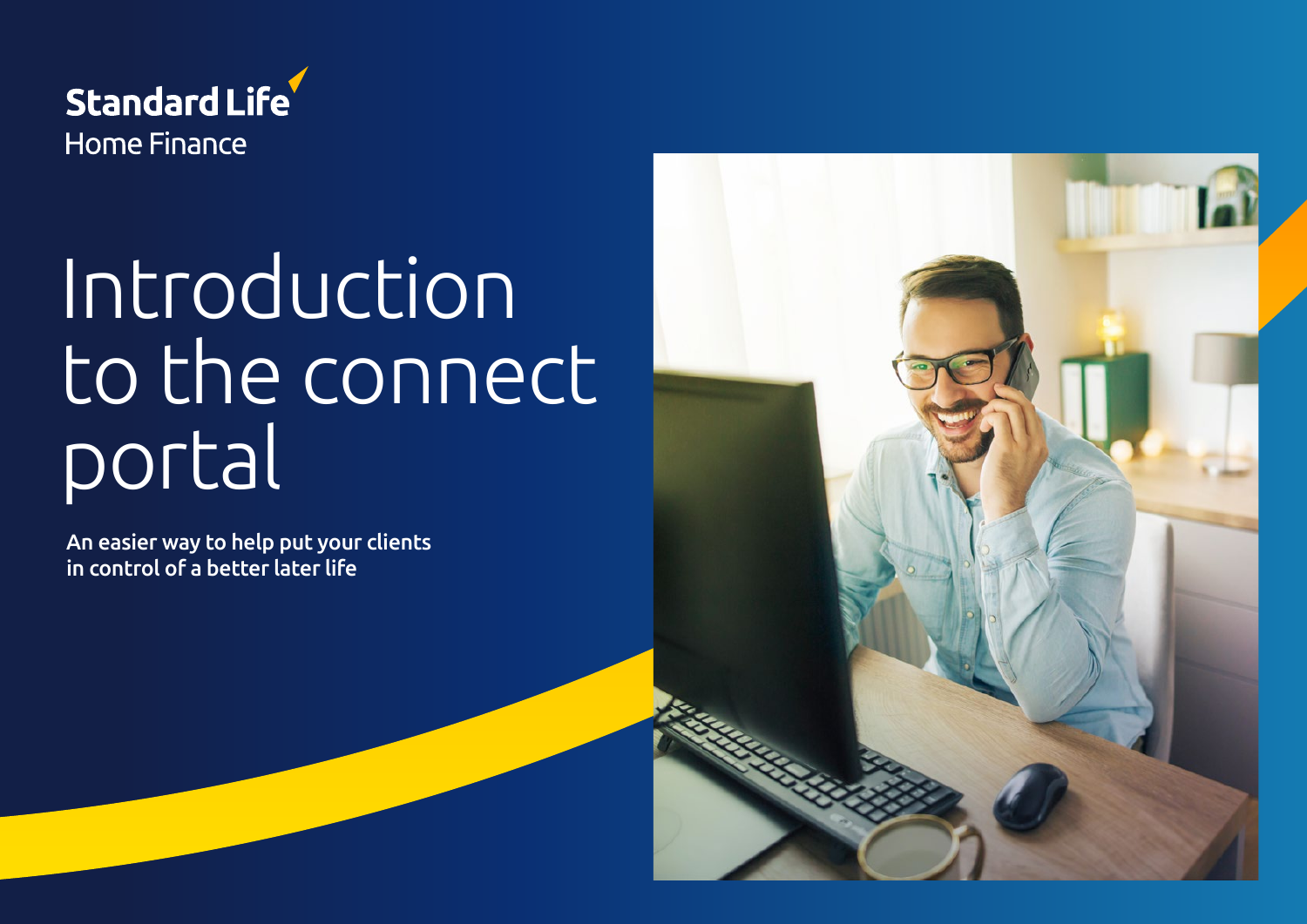

### A faster way to deliver better outcomes for your clients

From application to completion, our connect portal provides a paperless, seamless, end-toend digital journey designed to get your client to completion faster.

With KFIs in seconds, application submissions in minutes, and automated instructions to valuers and solicitors to minimise delays, our portal connects you and your client to the lending solution they need with proven 24/7 technology.

Plus, you can track your client's case in real-time while communicating with your dedicated Caseowner and Adviser Support Team, ensuring you always have the support you need from start to finish.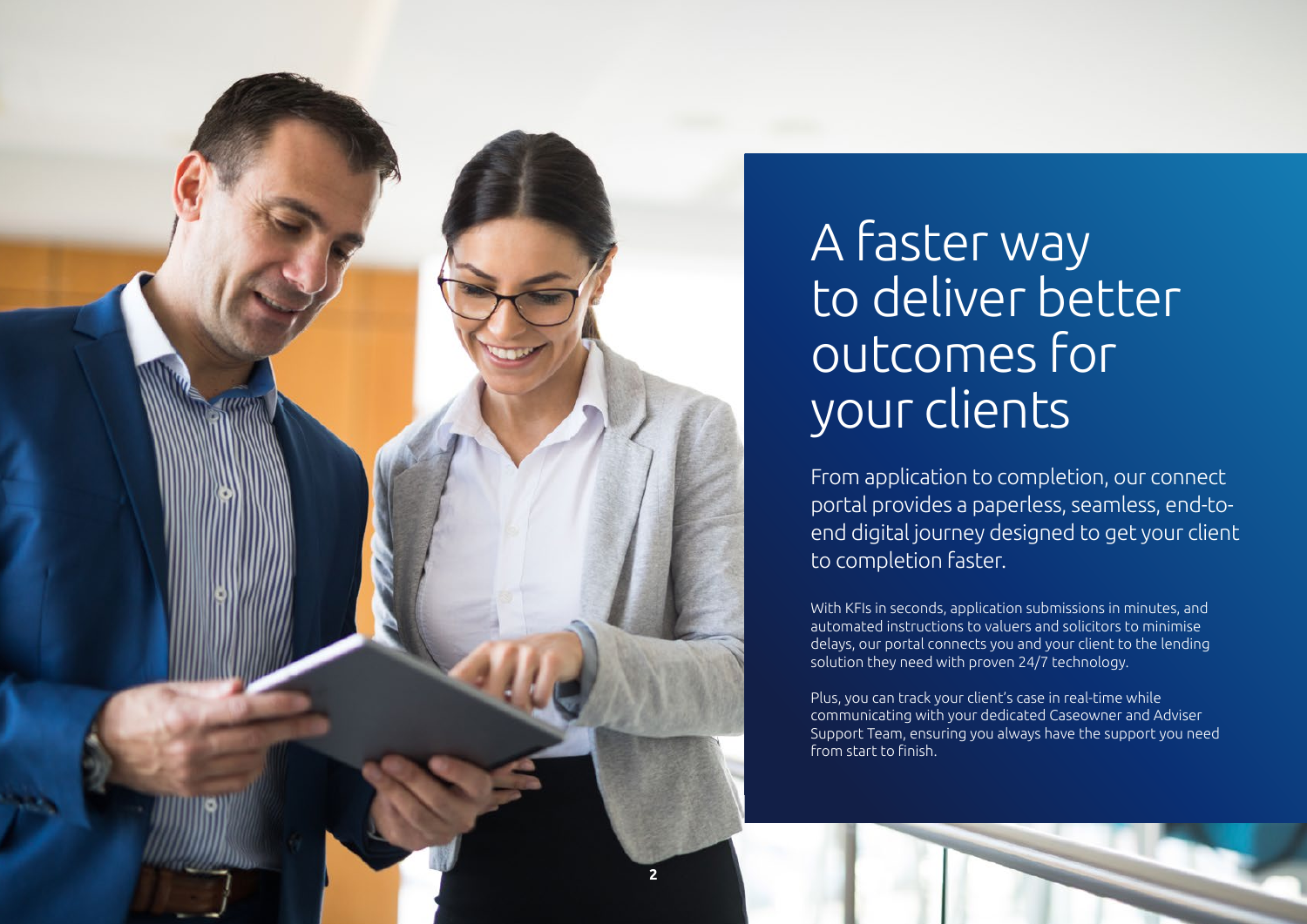

To access the connect portal, **[click here](https://www.standardlifehomefinance.co.uk/connect-portal).** Alternatively, visit the connect portal homepage at standardlifehomefinance.co.uk and click on connect portal in the navigation menu. From there, you can either login or create an account.

#### Connect portal homepage Standard Life Home Finance's dedicated site for UK financial advisers Standard Life Home Finance Our lifetime mortgages About us Tools to help you Connect Portal Newsroom Contact us Welcome to connect Our online portal is built on tried and tested later life lending technology designed to streamline the KFI and application process  $Login \rightarrow$ Start your KFI and application journey right here - our connect portal puts you in control with paperless annlications and real-time undates Register > Registration page **Login page** Login page Firm details **Log-in Details** Your Firm FCA number User Name\* Search Password<sup>\*</sup>  $\star$  Mandatory fields

Next

Forgotten Password?

Cancel

Logon

#### **Register for an account**

It's easy to register, you'll just need your personal and company details, such as your FCA number. Once you've registered, you'll receive an email from our Adviser Support Team confirming your account is ready and details on how to get in touch should you need them.

#### **Login to the connect portal**

To login, you'll need your username and password. If you've forgotten your password, simply click Forgotten Password? on the screen and we'll guide you through how to reset it.

Cancel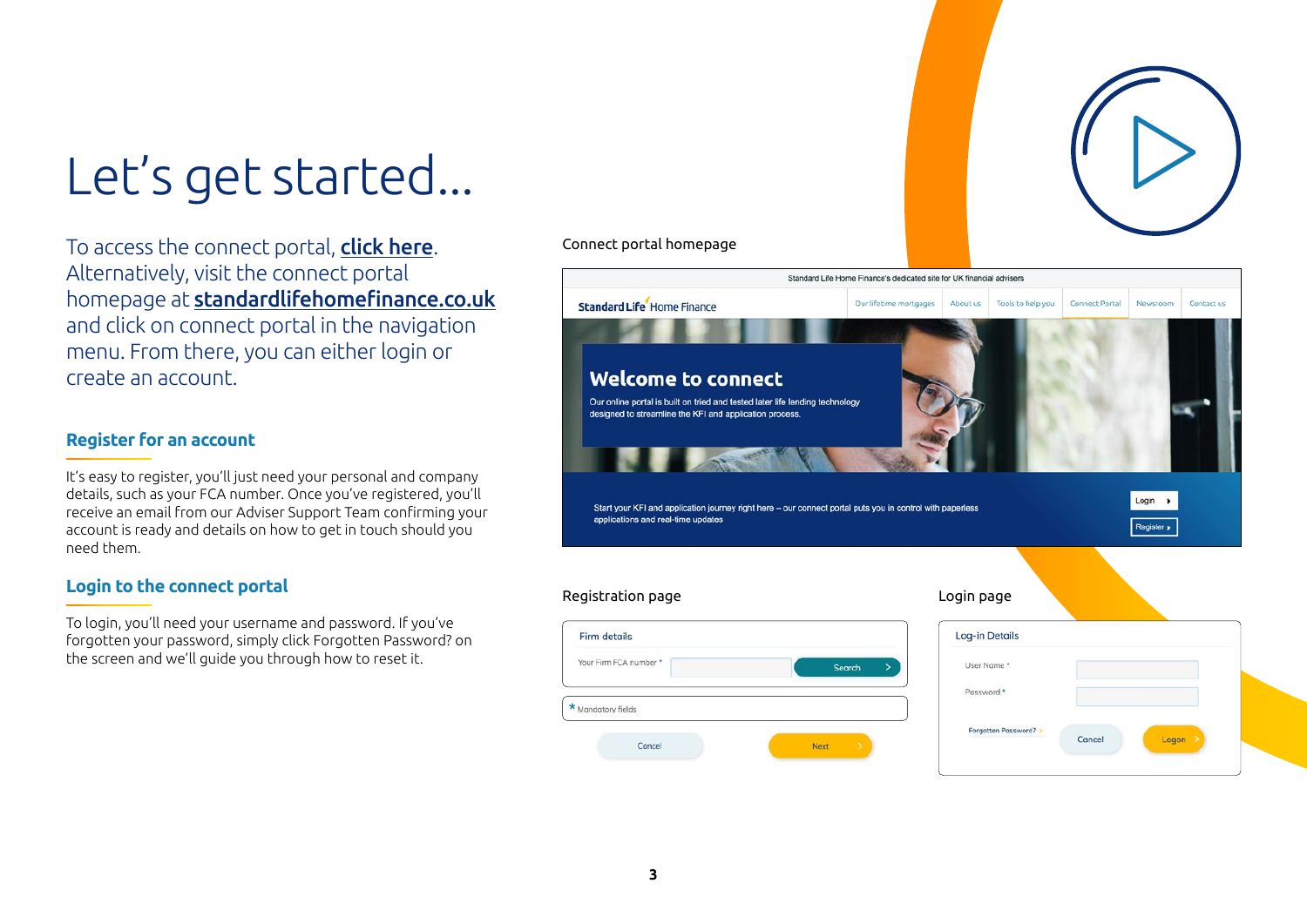

# Navigating the connect portal



#### **Home**

This page has a brief introduction on how connect can support you, and any servicing updates can be found under servicing messages. If maintenance is scheduled or we're experiencing any issues regarding the portal, we'll let you know here.

You'll also find recent KFIs and cases here too. These are organised by most recent. To keep this list as clear as possible for you, we advise you take advantage of the amend KFI option whenever you require a second KFI for the same client(s). This can be found within the summary for application page, accessed via clicking the client's case reference number.

#### **Illustration**

This is where you can start creating KFIs for your clients. All you have to do is follow the steps and fill in the appropriate client information. Once done, the system will show you the products available to your client and allow you to specify amounts, fees and other details.

#### **Products and literature**

This button will guide you back to our website where you'll find everything you need to know about the range of plans we offer, including current rates, LTVs, features, lending criteria and our plan guides.

#### **Application search**

Once a case falls off your recent cases, it isn't gone forever. It can be found via our application search function, which lets you find old KFIs, as well as declined and completed cases.

It's simple to use, just provide either your client's surname, postcode or case reference number, and we'll display your saved data from the applicant bank.

#### **User profile**

Here you'll be able to manage your account. This includes changing your password, address and contact details. This is also where you can change your Connect portal top navigation bar

> submission route list; which allows you to personalise which club you want to assign each case to.

You're able to register with multiple clubs, but each case can only be submitted to one club, which is chosen at KFI stage.

#### **Important information**

You must select the correct submission route to ensure that you get paid the correct commission when a case completes. You can check and update your submission route in the 'User Profile' tab, by selecting **'Change my Submission Route list'**

#### **Company profile**

Here you'll find information about the company you're registered with, including the company name, FCA number and the current company address. You can contact us via info@standardlifehomefinance.co.uk if any of this information needs updating, such as a change of address.

#### **Logout**

You can click this button to leave the portal and log out.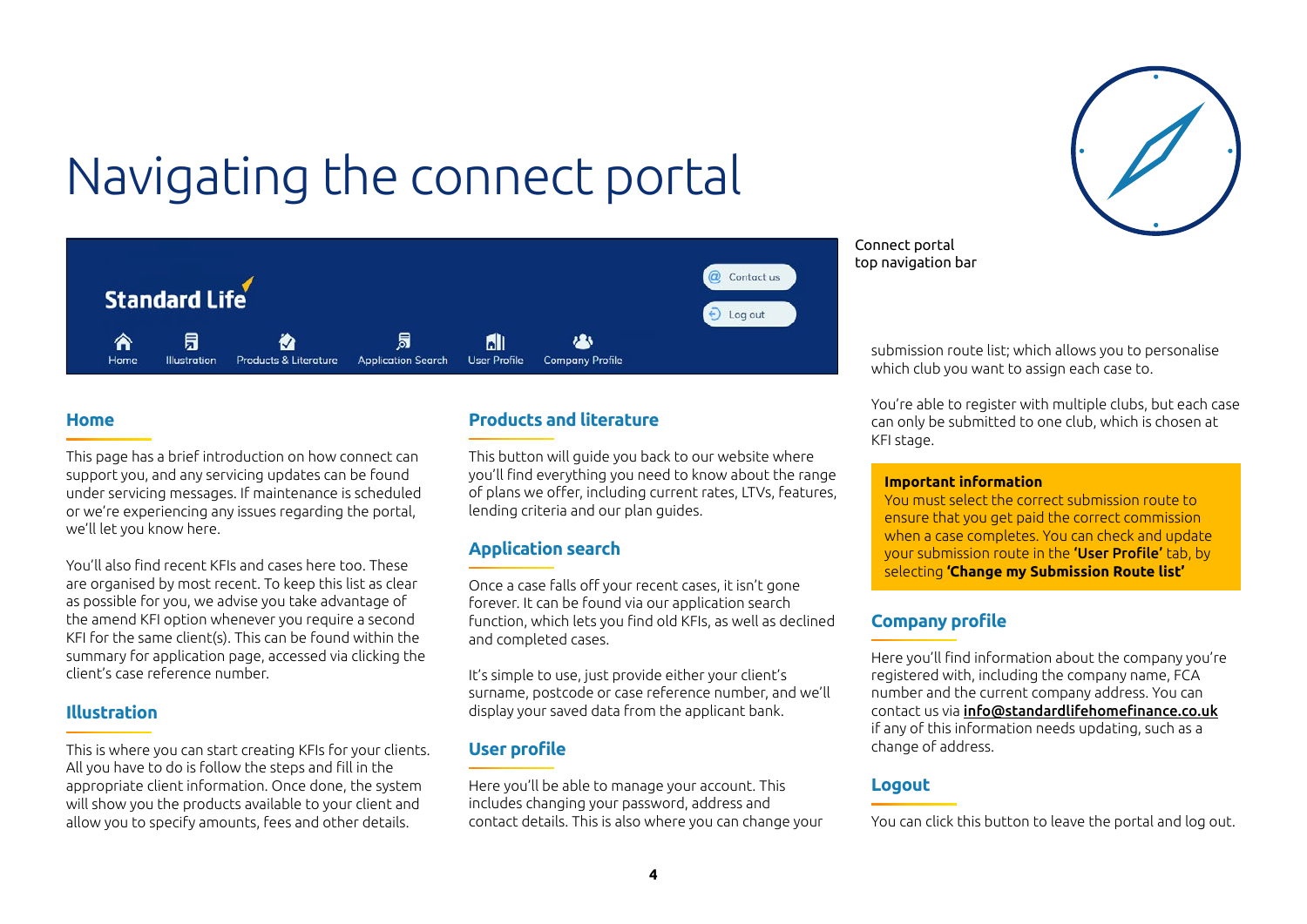# Creating a KFI

To create a KFI, first enter the *Illustration* tab at the top of the page. From there you'll be required to enter some basic information about your client, including their DOB and their property's estimated value, as well as answer some simple questions about their property.

Further, more in-depth information around both your client and their property will be required at the application stage, but by entering this initial information, you can gain access to an indicative figure and accompanying illustration.

#### Illustration tab

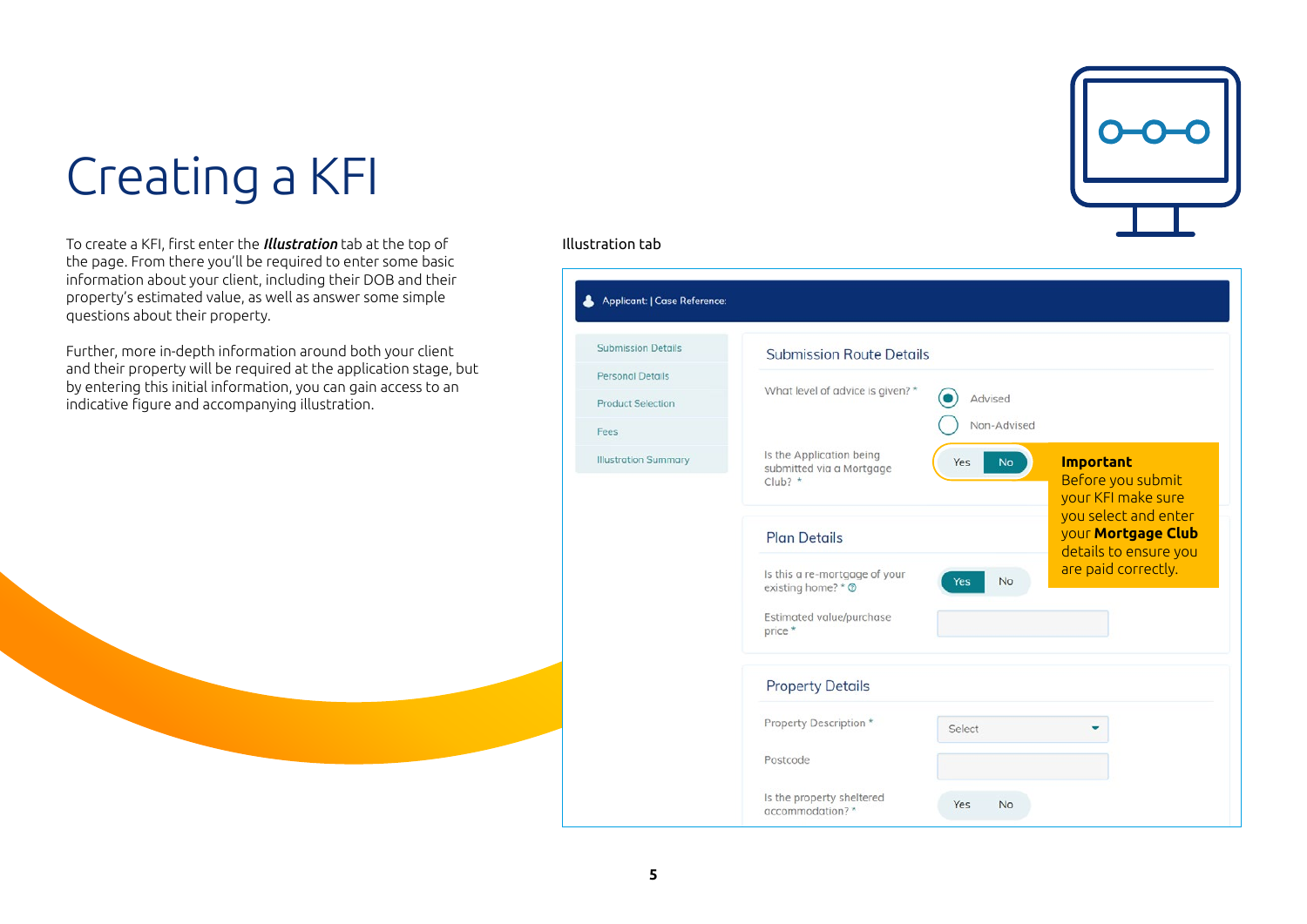

## Application summary

Once the KFI is created, connect will create an application summary page where you'll be able to access the KFI in future. This will also allow you to amend the KFI if you wish to make minor changes without creating a whole new case ID.

This is where you can also monitor the case's progress as well as find out more information on how to submit the KFI to application via the *Proceed to Apply* button. There's also supporting documents here beyond the KFI, such as a blank application form for data capture.



Please note, you don't have to fill out a paper application, as the connect portal is entirely digital. However, if you'd prefer, our printable blank application can be downloaded from our website and used for face-to-face data capture.

#### Summary page

| 8003499                                             |                                  |                                                                                                                                                                      |                        |                              |                          |          |
|-----------------------------------------------------|----------------------------------|----------------------------------------------------------------------------------------------------------------------------------------------------------------------|------------------------|------------------------------|--------------------------|----------|
|                                                     |                                  | Please ensure you save copies of any illustrations that you are not<br>proceeding with, that you may need, as these will not be available once you<br>proceed to DIP |                        |                              |                          |          |
| Loan Type / Purpose<br>—<br>Residential, Remortgage |                                  | Product                                                                                                                                                              | Loan                   | <b>Fees Added to</b><br>Loan |                          |          |
|                                                     |                                  |                                                                                                                                                                      |                        |                              | View<br>Illustration     | Select > |
| Applicant Name(s)<br>Initial Loan Amount            | Test##01, Test<br>£20,000        | Horizon 300 Drawdown Fee<br>Free 2.64%                                                                                                                               | £20,000<br>19<br>years | £0                           | Proceed<br>to Apply      | Select > |
| Est. Valuation                                      | £300,000                         |                                                                                                                                                                      |                        |                              | Amend<br>Select ><br>KFI |          |
| <b>Estimated Term</b>                               | 19 Years                         |                                                                                                                                                                      |                        |                              |                          |          |
| Property                                            |                                  | <b>Fees and Features</b>                                                                                                                                             |                        |                              |                          |          |
| Solicitor<br><b>LTV</b>                             | 7%                               | Funds Transfer Fee                                                                                                                                                   |                        |                              | £30                      |          |
| Product                                             | Horizon 300<br>Drawdown Fee Free | Legal Fee                                                                                                                                                            |                        | £510                         |                          |          |
|                                                     | 2.64%                            | Procuration Fee                                                                                                                                                      |                        | £530                         |                          |          |
| Drawdown Facility<br>Amount                         | £38,500                          |                                                                                                                                                                      |                        |                              |                          |          |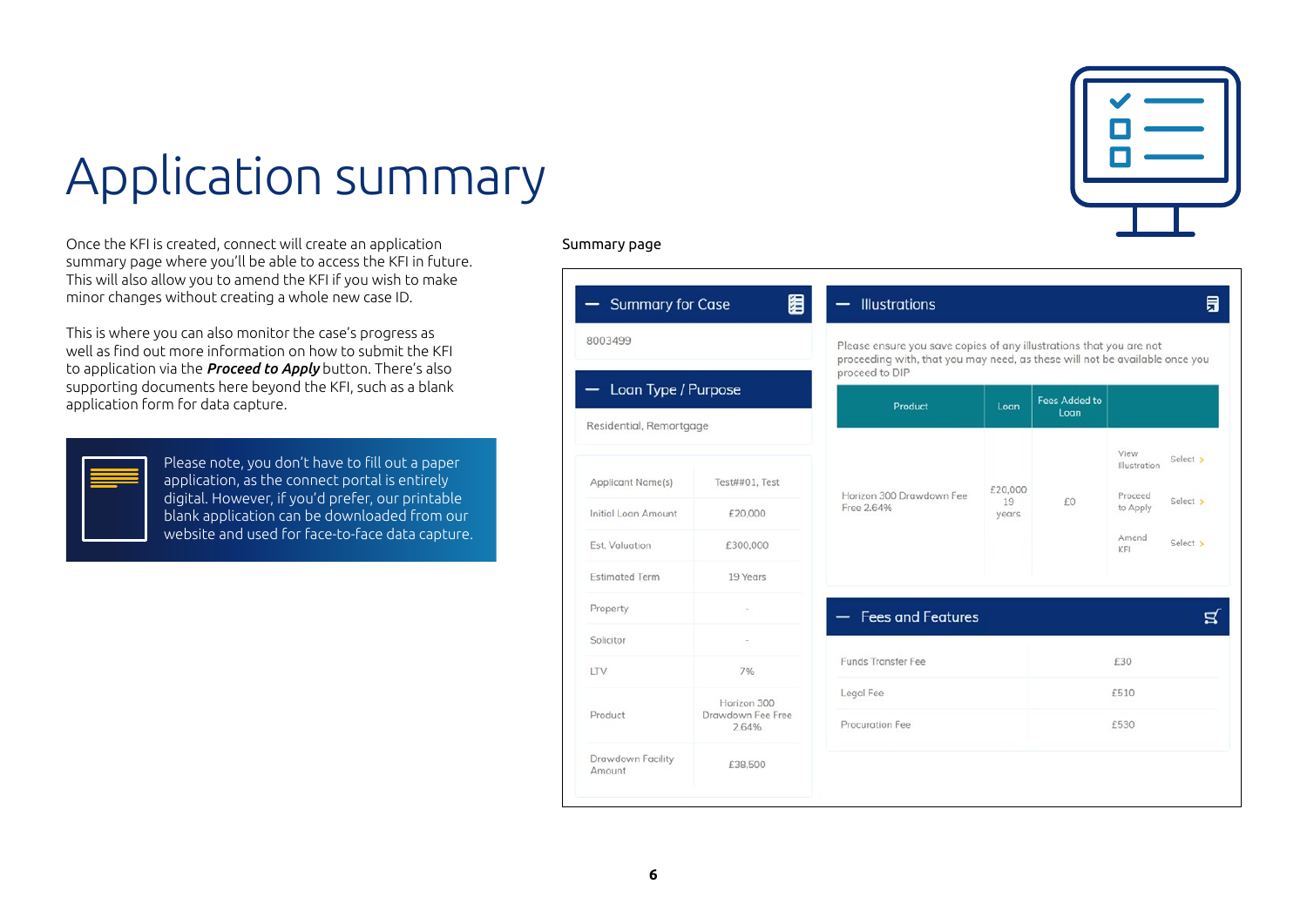Applicat

Submissio Personal I Product St Fees Illustration

# Submitting an application

#### **Application submission**

If you need to change the amount your client wants to borrow, or want to select a new product, you should do that before you submit your application. Remember when selecting a product click, to click *Add Product* and to press *Next* to confirm your selection. Once you're happy to submit your case, you'll be taken through the application process. This is far more in-depth than the KFI creation, and requires more details about your client as an individual, their property and details about their credit history.

Once you're done, click *Proceed to Apply* just above the KFI document section of the summary page and your client's application will be sent to our team to review.

#### **What happens next?**

Once the application is submitted, several things will happen instantly. A valuation will automatically be instructed, and a credit check will also run against your client, along with an internal authentication process to confirm your client's address.

If any further information is required, you'll be contacted via email or phone by our Underwriting Team. It's important to ensure the email address and other contact information you provide for yourself is correct so we can get in touch with you and progress your case as quickly as possible.

#### **Staying up to date**

As well as email updates regarding your cases, we'll also update details about any open cases within each client profile page.

This will be outlined under the *Note* section, where you'll also be able to type notes directly to our Caseowner Team.

| t:   Case Reference: |                                                                         |  |
|----------------------|-------------------------------------------------------------------------|--|
| n Details            | <b>Submission Route Details</b>                                         |  |
| <b>Details</b>       | What level of advice is given? *                                        |  |
| election             | Advised                                                                 |  |
|                      | Non-Advised                                                             |  |
| Summary              | Is the Application being<br>No<br>Yes<br>submitted via a Mortgage       |  |
|                      | $Club?$ *                                                               |  |
|                      | <b>Plan Details</b>                                                     |  |
|                      | Is this a re-mortgage of your<br><b>Yes</b><br>No<br>existing home? * @ |  |
|                      | Estimated value/purchase<br>price *                                     |  |
|                      | <b>Property Details</b>                                                 |  |
|                      | Property Description *<br>Select                                        |  |
|                      | Postcode                                                                |  |
|                      | Is the property sheltered<br>Yes<br>No<br>accommodation?*               |  |

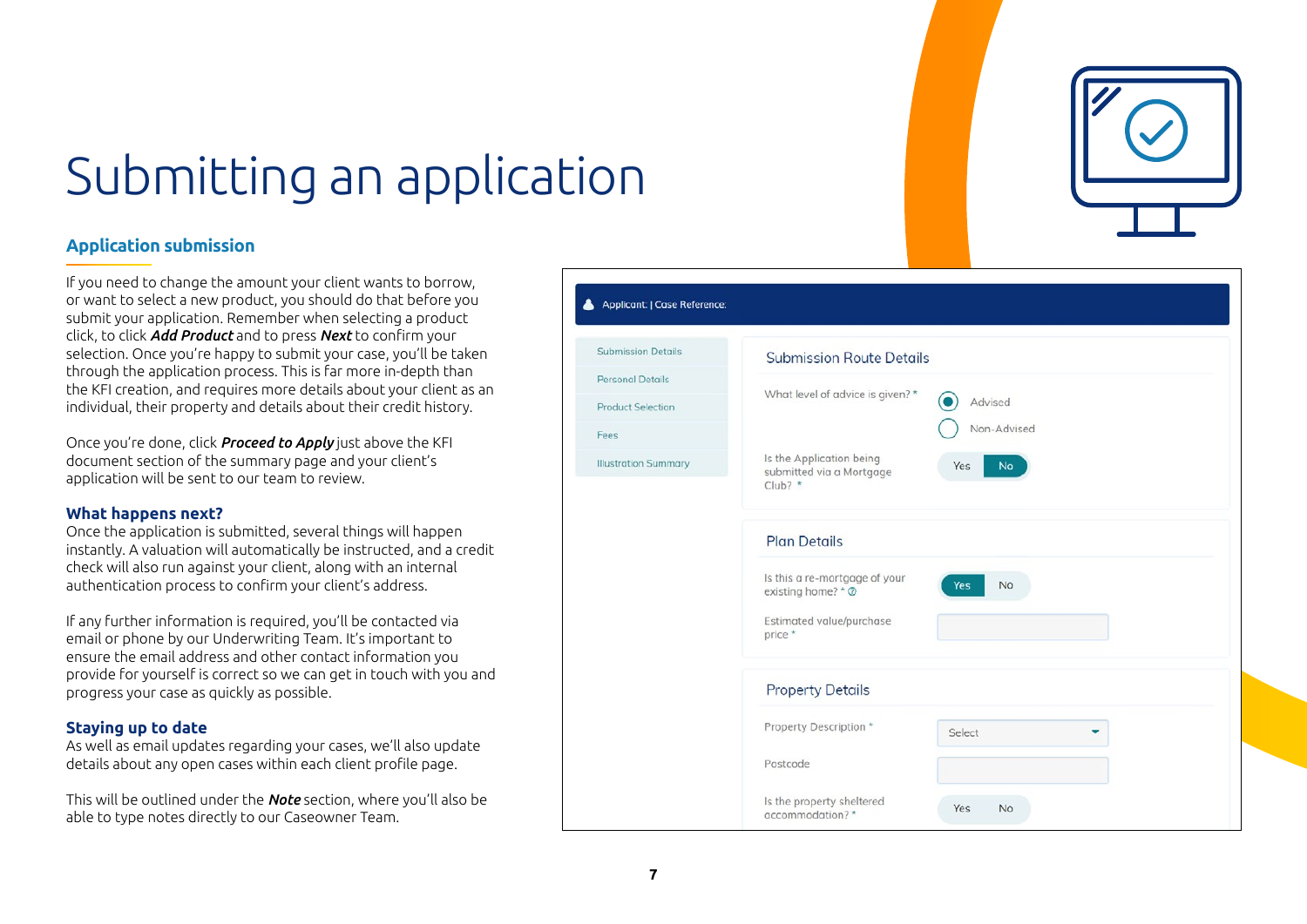### Technology designed to help you transform your business





**Paperless and signatureless process**

**Go from KFI to application submission in minutes**



**Real-time updates on your case's progress**



**Send notes directly to our Caseowner Team**



**Full back-up from our Adviser Support Team**